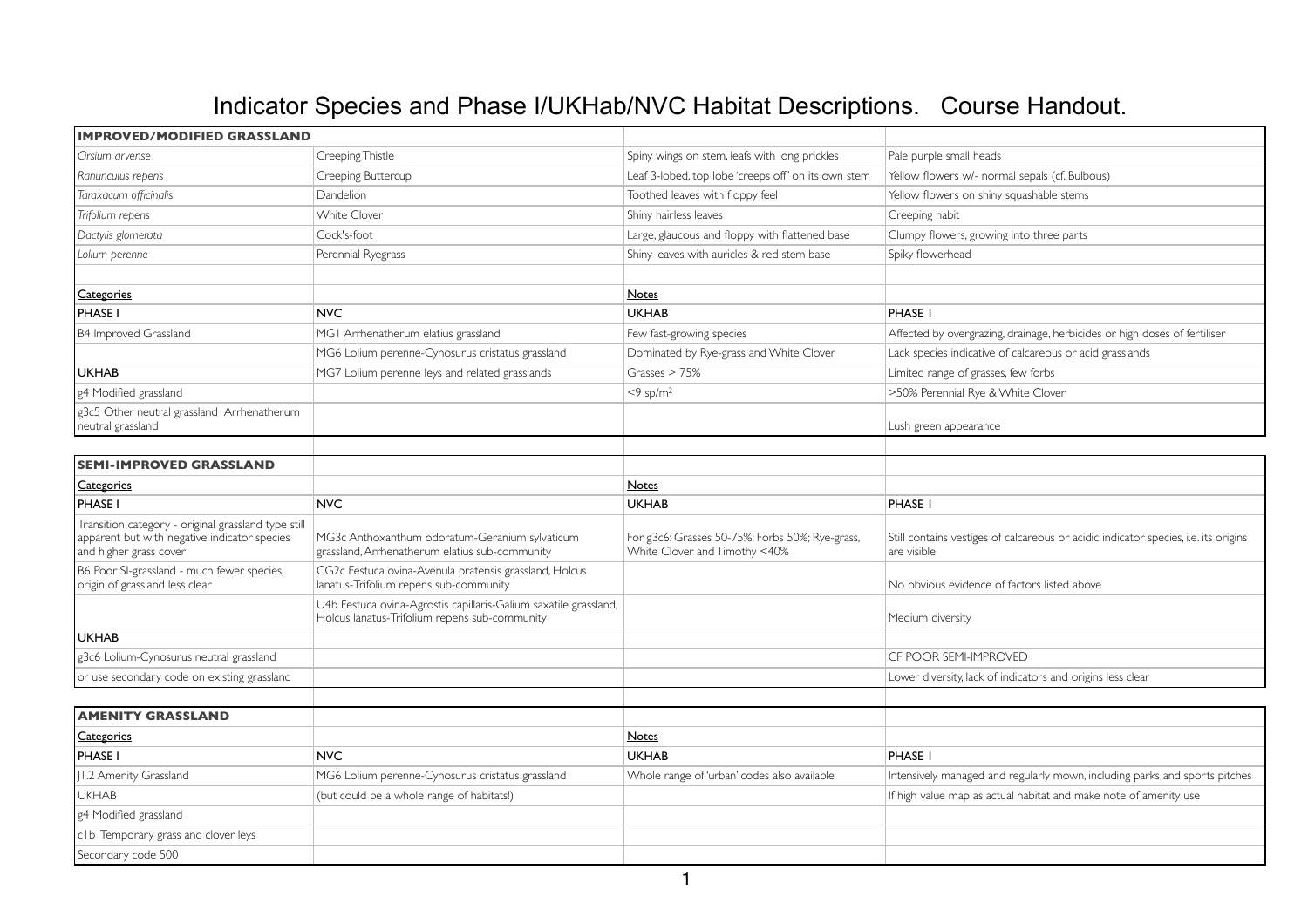| <b>TALL RUDERAL</b>                 |                                                            |                                                   |                                                     |
|-------------------------------------|------------------------------------------------------------|---------------------------------------------------|-----------------------------------------------------|
| Chamaenerion angustifolium          | Rosebay Willowherb                                         | Leaves pointed and unhairy                        | Flowers in terminal spike                           |
| Jacobaea vulgaris                   | Common Ragwort                                             |                                                   |                                                     |
| Heracleum sphondylium               | Hogweed                                                    | cf. Wild Parsnip (yellow) and other umbellifers   |                                                     |
| Reynoutria japonica                 | Japanese Knotweed                                          |                                                   |                                                     |
| Tussilago farfara                   | Colt's-foot                                                |                                                   |                                                     |
| Urtica dioica                       | Nettle                                                     |                                                   |                                                     |
| Anisantha sterilis                  | Barren Brome                                               | Long, very rough awns                             | Turns dark red late season                          |
| Categories                          |                                                            | <b>Notes</b>                                      |                                                     |
| <b>PHASE I</b>                      | <b>NVC</b>                                                 | <b>UKHAB</b>                                      | PHASE I                                             |
| C3.1 Tall ruderal                   | 0V24 Urtica dioica-Galium aparine community                |                                                   | Stands of tall perennial/biennial plants            |
| <b>UKHAB</b>                        | OV25 Urtica dioica-Cirsium arvense community               |                                                   | >25cm tall                                          |
| $g3$ 17                             | OV27 Epilobium angustifolium community                     |                                                   |                                                     |
|                                     |                                                            |                                                   |                                                     |
| <b>LOWLAND MEADOW &amp; PASTURE</b> |                                                            |                                                   |                                                     |
| Centaurea nigra                     | Common Knapweed                                            | Purple flowers without extra showy ring of petals | Look for 'pricklettes' on basal leaves              |
| Leontodon hispidus                  | Rough Hawkbit                                              | Rough feel to leaves                              | Forked hairs                                        |
| Lotus corniculatus                  | Common Bird's-foot-trefoil                                 | Trifoliate leaves, not hairy                      | Pods like bird's claws                              |
| Ranunculus acris                    | Meadow Buttercup                                           | Leaf divided but not separated by stem            | Normal sepals (cf. Bulbous - backwards)             |
| Trifolium pratense                  | Red Clover                                                 | <b>Hairy Leaves</b>                               | Leaves slightly more elongated than in White        |
| Agrostis stolonifera                | Creeping Bent                                              | Feathery infl, no central groove on leaf          | Big ligule (cf. Common - short collar)              |
| Arrhenatherum elatius               | False Oat-grass                                            | Orange roots, corkscrewing leaves                 | Big oats flowers, stem bent above base              |
| Cynosurus cristatus                 | Crested Dog's-tail                                         | Shiny, but with white stem base                   | Stem leaves stick up at 45°                         |
| Festuca rubra                       | Red Fescue                                                 | Needle leaves forming mat rather than tussock     | Stem leaf=blade, sheath tubular and hairy           |
| Holcus lanatus                      | Yorkshire-fog                                              | Soft leaves, flowers pink through to white        | Stripy pyjamas                                      |
|                                     |                                                            |                                                   |                                                     |
| Categories                          |                                                            | <b>Notes</b>                                      |                                                     |
| PHASE I                             | <b>NVC</b>                                                 | <b>UKHAB</b>                                      | PHASE I                                             |
| B2 Neutral grassland                | MG4 Alopecurus pratensis-Sanguisorba officinalis grassland | Lack strong acid and calcareous indicators        | Neutral grasslands, typically enclosed on farmland  |
|                                     | MG5 Cynosurus cristatus-Centaurea nigra grassland          | <25% Rye-grass                                    | Includes hay meadows                                |
| <b>UKHAB</b>                        | MG8 Cynosurus cristatus-Caltha palustris grassland         |                                                   | Includes water meadows - can be damp, with Glyceria |
| g3a Lowland Meadow                  |                                                            |                                                   | Includes Tufted Hairgrass meadows                   |
|                                     |                                                            |                                                   |                                                     |
| <b>LOWLAND CALCAREOUS GRASSLAND</b> |                                                            |                                                   |                                                     |
| Cirsium acaule                      | DwarfThistle                                               | Very prickly                                      | Flower stalkless, sitting on ground                 |
| Galium verum                        | Lady's Bedstraw                                            | Needly whorls of leaves                           | Multiple small yellow flowers                       |
| Hippocrepis comosa                  | Horseshoe Vetch                                            | Opposite rows of pinnate leaves                   | Flowers in horseshoe, wiggly pods                   |
| Linum catharticum                   | Fairy Flax                                                 | Delicate threads with opposite lanceolate leaves  | Delicate white flowers $\rightarrow$ stripy pods    |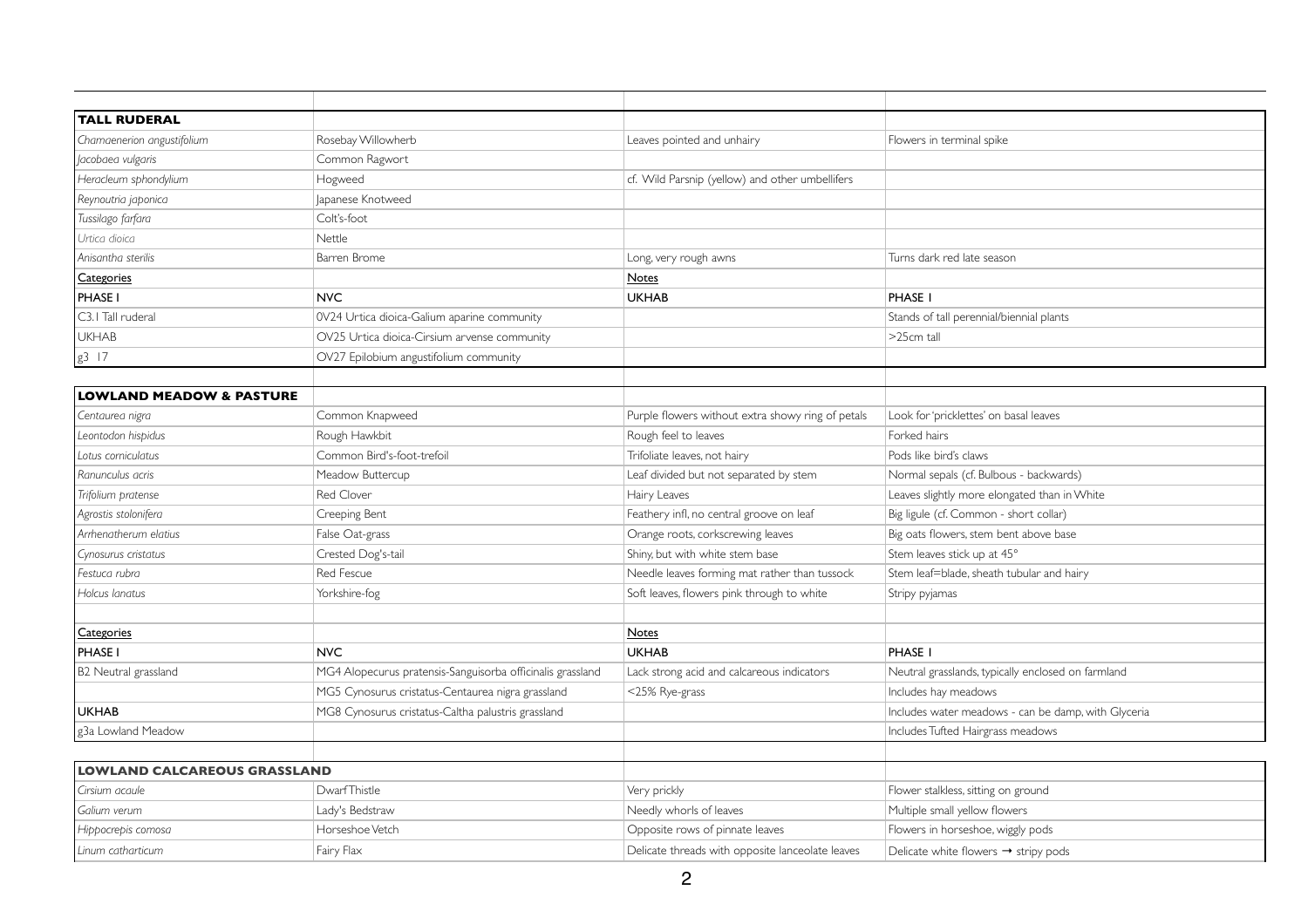| Pilosella officinarum            | Common Mouse-ear                                                         | Very hairy leaves with white undersides                                     | Sulphur-yellow dandelion-like flowerhead                  |
|----------------------------------|--------------------------------------------------------------------------|-----------------------------------------------------------------------------|-----------------------------------------------------------|
| Sanguisorba minor                | Salad Burnet                                                             | Opposite rows of toothy leaves, edible                                      | Balls of flowers, separate $\delta$ & $\Omega$ florets    |
| Thymus vulgaris                  | Thyme                                                                    | Small hairy leaves, without long stipules                                   | Tight cluster of small pink/purple flowers                |
| Briza media                      | Quaking Grass                                                            | Flower heads dancing sugar puffs                                            | Wavy basal leaves come out at 90°                         |
| Bromopsis erecta                 | Upright Brome                                                            | Red stripy heads, waving in the breeze                                      | Camel's eyelashes on leaves                               |
| Carex caryophyllea               | Spring Sedge                                                             | Lemon yellow leaves                                                         | Small spikelet with club-shaped \$                        |
| Carex flacca                     | Glaucous Sedge                                                           | Glaucous leaves, more so on underside                                       | Ripens to black fruits, with one dangly head              |
| Festuca ovina                    | Sheep's-fescue                                                           | Needle leaves in tussock, stem leaf also needle                             | Non-hairy sheath wrapped round like cloak                 |
|                                  |                                                                          |                                                                             |                                                           |
| <b>Categories</b>                |                                                                          | <b>Notes</b>                                                                |                                                           |
| <b>PHASE I</b>                   | <b>NVC</b>                                                               | <b>UKHAB</b>                                                                | <b>PHASE I</b>                                            |
| B3 Calcareous grassland          | CGI Festuca ovina-Carlina vulgaris grassland                             | Presence of key indicator species above                                     | Often unenclosed                                          |
|                                  | CG2 Festuca ovina-Avenula pratensis grassland                            |                                                                             | When tall grasses typified by Upright Brome and Tor grass |
|                                  | CG3 Bromus erectus grassland                                             |                                                                             | When short - Crested Hairgrass, Meadow Oatgrass           |
|                                  | CG4 Brachypodium pinnatum grassland                                      |                                                                             |                                                           |
| <b>UKHAB</b>                     | CG5 Bromus erectus-Brachypodium pinnatum grassland                       |                                                                             |                                                           |
| g2a Lowland calcareous grassland | CG6 Avenula pubescens grassland                                          |                                                                             |                                                           |
|                                  | CG7 Festuca ovina-Hieracium pilosella-Thymus praecox/<br>pulegioides g/l |                                                                             |                                                           |
| <b>DAMP GRASSLAND</b>            |                                                                          |                                                                             |                                                           |
| Caltha palustris                 | Marsh-marigold                                                           | Big shiny buttercup-like flowers                                            | Leaves big & kidney shaped, tough when old                |
| Filipendula ulmaria              | Meadowsweet                                                              | Opposite rows of toothy leaves on red stem                                  | Fluffy cream flowerhead, weird crinkly seeds              |
| Galium palustre                  | Common Marsh-bedstraw                                                    | Whorls of leaves with backwards needles, blunt                              | Clusters of minute white/cream flowers                    |
| Iris pseudacorus                 | Yellow Iris                                                              | Glaucous leaves emerging on one plane                                       | Large showy lipped flowers                                |
| Mentha aquatica                  | <b>Water Mint</b>                                                        | Square stem, opposite leaves, aromatic                                      | Purple clustered flowers, often vegetative                |
| Alopecurus geniculatus           | Marsh Foxtail                                                            | Slender foxtail head (1 hair per glume)                                     | Glaucous, bended 90° at knee                              |
| Deschampsia cespitosa            | Tufted Hair-grass                                                        | Leaves fiercely barbed when rubbed downwards                                | Huge feathery flowers forming large dome                  |
| Juncus articulatus               | Jointed Rush                                                             | Jointed segments in stem                                                    | Side shoots slightly flattened, pointing out              |
| luncus effusus                   | Soft Rush                                                                | Deep green shiny stem with continuous pith                                  | Flowers loosely clustered                                 |
| Juncus inflexus                  | Hard Rush                                                                | Glaucous mat stem with broken pith                                          | Flowers spraying out from stem                            |
|                                  |                                                                          |                                                                             |                                                           |
| <b>Categories</b>                |                                                                          | <b>Notes</b>                                                                |                                                           |
| <b>PHASE I</b>                   | <b>NVC</b>                                                               | <b>UKHAB</b>                                                                | PHASE I                                                   |
| B5 Marsh/marshy grassland        | MG10 Holcus lanatus-Juncus effusus rush-pasture                          | Wide choice of categories                                                   | >25% Molinia                                              |
|                                  | MGII Festuca rubra-Agrostis stolonifera-Potentilla anserina<br>grassland | Can have many damp species such as<br>Meadowsweet and Marsh Marigold        | >25% Rushes, Sedges or Meadowsweet                        |
| UKHAB                            | MG13 Agrostis stolonifera-Alopecurus geniculatus grassland               | g3c8 Holcus-Juncus neutral grassland - Yorkshire Fog<br>and rushes dominant | Forb rich damp meadows                                    |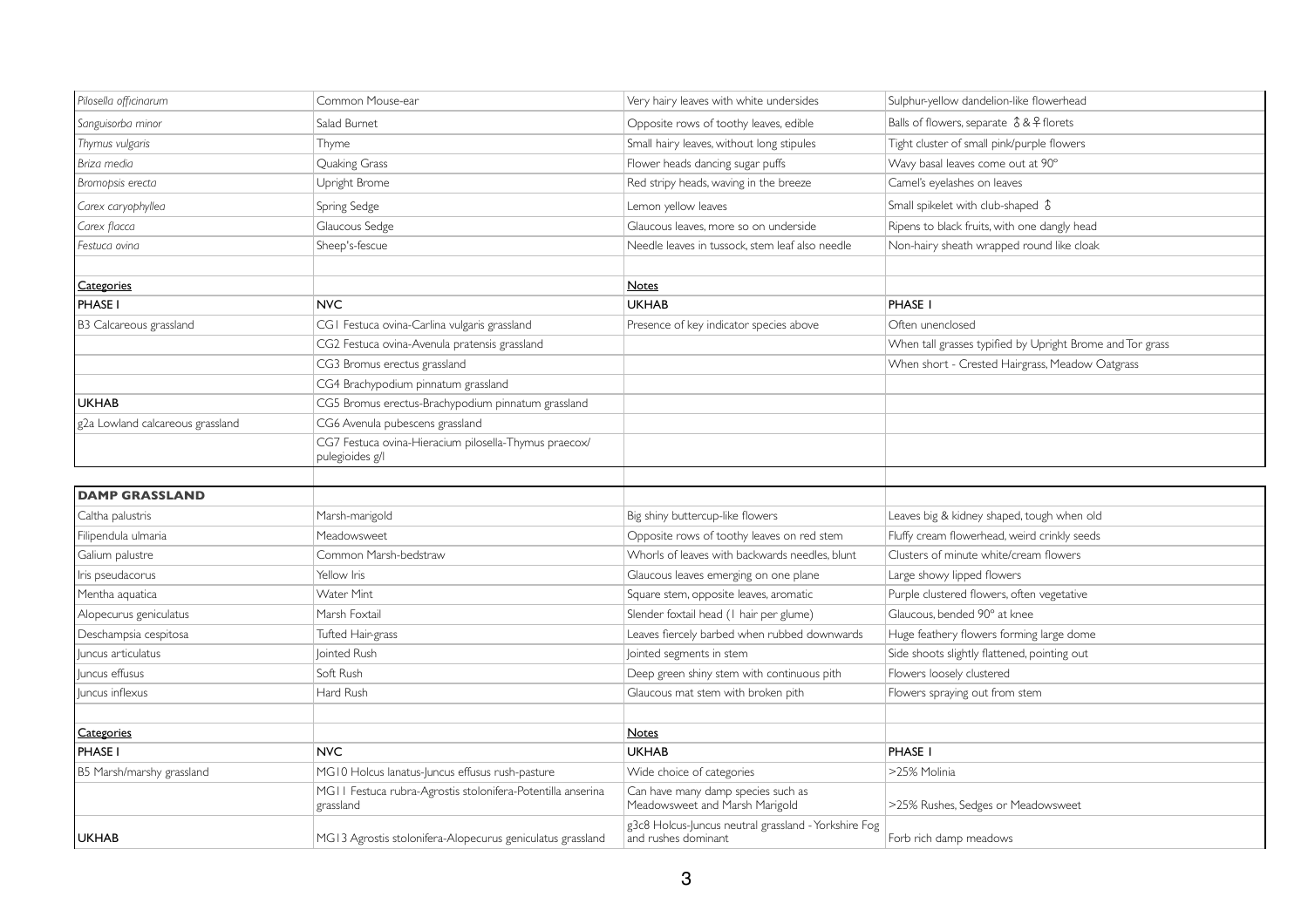| g3a5 Lowland hay meadows                |                                                                    | g3c7 Deschampsia neutral grassland - Yorkshire Fog<br>and Tufted Hairgrass dominant |                                                                          |
|-----------------------------------------|--------------------------------------------------------------------|-------------------------------------------------------------------------------------|--------------------------------------------------------------------------|
| g3c (25) Other neutral grassland -      | Plus Purple moorgrass & rush pasture                               | Add secondary code of 25 Coastal and floodplain<br>grazing marsh if relevant        | CF. Swamps, where the water table lies above ground for much of the year |
| 25 Coastal and floodplain grazing marsh |                                                                    |                                                                                     |                                                                          |
| g3c8 Holcus-Juncus neutral grassland    |                                                                    |                                                                                     |                                                                          |
| g3c7 Deschampsia neutral grassland      |                                                                    |                                                                                     |                                                                          |
|                                         |                                                                    |                                                                                     |                                                                          |
| <b>ACID GRASSLAND</b>                   |                                                                    |                                                                                     |                                                                          |
| Galium saxatile                         | Heath Bedstraw                                                     | Whorls of leaves, white flowers                                                     | Only Bedstraw growing on dry acid soils                                  |
| Potentilla erecta                       | Tormentil                                                          | Jaggedly toothed leaves in 3s                                                       | 4-petal flower with mat petals (cf Buttercup)                            |
| Rumex acetosella                        | Sheep's Sorrel                                                     | Tiny, leaves with strong pointy base lobes                                          | Small clusters of reddish flowers/seeds                                  |
| Agrostis capillaris                     | Common Bent                                                        | Feathery flower, no central groove on leaf                                          | Short collared ligule (cf. long in Creeping)                             |
| Anthoxanthum odoratum                   | Sweet Vernal Grass                                                 | Spiky sausage infl, roots sweet smelling                                            | Whiskered auricle                                                        |
| Danthonia decumbens                     | Heath-grass                                                        | Clumpy head with 4-5 flowers                                                        | Nose hairs' at base of leaf                                              |
| Nardus stricta                          | Mat-grass                                                          | Tough needly leaves, 50:50 erect:prostrate                                          | Skinny black whip-like flowerheads                                       |
|                                         |                                                                    |                                                                                     |                                                                          |
| Categories                              |                                                                    | <b>Notes</b>                                                                        |                                                                          |
| <b>PHASE I</b>                          | <b>NVC</b>                                                         | <b>UKHAB</b>                                                                        | <b>PHASE I</b>                                                           |
| BI Acid grassland                       | UI Festuca ovina-Agrostis capillaris-Rumex acetosella<br>grassland | Below 300m to qualify as lowland                                                    | <25% heathers and shrubs                                                 |
| <b>UKHAB</b>                            | U2 Deschampsia flexuosa grassland                                  | Presence of key indicator species                                                   | Includes sandy soils                                                     |
| gla Lowland Dry Acid Grassland          | U3 Agrostis curtisii grassland                                     | Low abundance of heathers and shrubs                                                |                                                                          |
|                                         | U4 Festuca ovina-Agrostis capillaris-Galium saxatile grassland     | Very variable species richness                                                      |                                                                          |
|                                         | U5 Nardus stricta-Galium saxatile grassland                        | Includes sands and gravels                                                          |                                                                          |
|                                         | U6 Juncus squarrosus-Festuca ovina grassland                       |                                                                                     |                                                                          |
|                                         |                                                                    |                                                                                     |                                                                          |
| <b>LOWLAND DRY HEATH</b>                |                                                                    |                                                                                     |                                                                          |
| Calluna vulgaris                        | Heather                                                            | Tiny leaflets in 4 dense rows                                                       | Multitude of small pink-purple flowers                                   |
| Erica cinerea                           | <b>Bell Heather</b>                                                | Clusters of needly leaves                                                           | Dangly bell-like crimson-purple flowers                                  |
| Polygala serpyllifolia                  | Heath Milkwort                                                     | Deep blue flowers with dangle lower petal                                           | Small oval/lanceolate leaves, opposite at base                           |
| Ulex europaeus                          | Gorse                                                              | Big spiny bush with yellow pea flowers                                              | Spines and upper stems heavily furrowed                                  |
| Veronica officinalis                    | Heath Speedwell                                                    | Creeping broad and toothed leaves                                                   | Flowers upright, with two clubbed stamens                                |
| Agrostis curtisii                       | <b>Bristle Bent</b>                                                | Needly glaucous leaves with big pointy ligule                                       | Flowers delicate but held in spikes                                      |
| Carex binervis                          | Green-ribbed Sedge                                                 | Largish ridged leaves turning rusty brown                                           | Fruits with green line up centre                                         |
| Carex pilulifera                        | Pill Sedge                                                         | Yellow green sedge                                                                  | Flowerstalks arch out just above ground                                  |
| Deschampsia flexuosa                    | Wavy Hair-grass                                                    | Needly deep green leaves, drooping & waxy feel                                      | Delicate heads sometimes on wavy stems                                   |
|                                         |                                                                    |                                                                                     |                                                                          |
| Categories                              |                                                                    | <b>Notes</b>                                                                        |                                                                          |
| <b>PHASE I</b>                          | <b>NVC</b>                                                         | <b>UKHAB</b>                                                                        | <b>PHASE I</b>                                                           |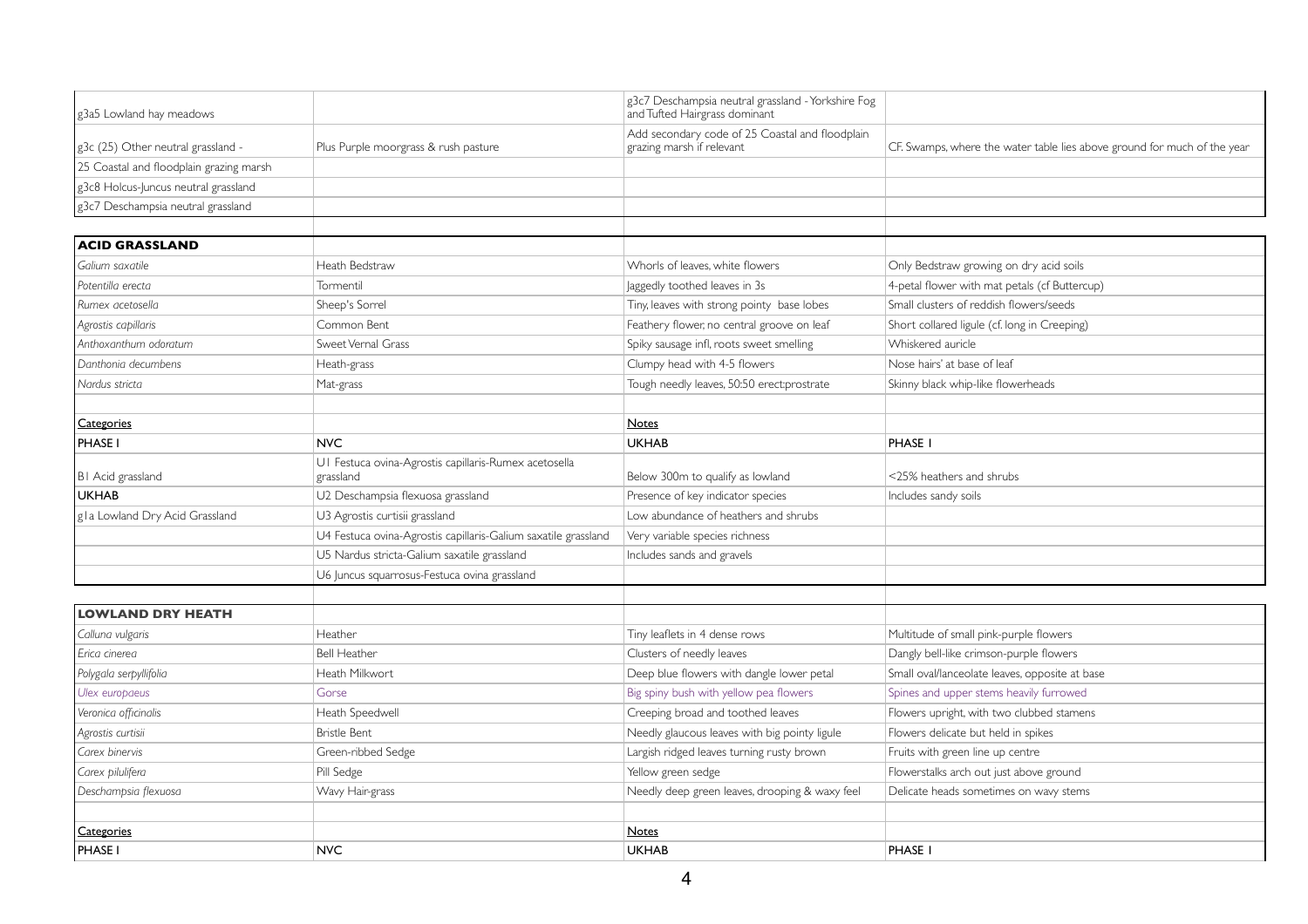| DI Dry dwarf shrub heath                                       | HI Calluna vulgaris-Festuca ovina heath         | Dominated by Heather, Bell Heather and Gorses.<br>Cross-leaved Heath absent                 | > 25% heathers and shrubs                           |
|----------------------------------------------------------------|-------------------------------------------------|---------------------------------------------------------------------------------------------|-----------------------------------------------------|
|                                                                | H2 Calluna vulgaris-Ulex minor heath            | Any areas with <25% shrub cover not included (use<br>Acid Grassland)                        |                                                     |
|                                                                | H3 Ulex minor-Agrostis curtisii heath           |                                                                                             |                                                     |
| <b>UKHAB</b>                                                   | H4 Ulex gallii-Agrostis curtisii heath          |                                                                                             |                                                     |
| h I a5 Dry heaths; lowland                                     | H8 Calluna vulgaris-Ulex gallii heath           |                                                                                             |                                                     |
| h I a5 Dry coastal heaths with Cornish heath                   | H9 Calluna vulgaris-Deschampsia flexuosa heath  |                                                                                             |                                                     |
| <b>LOWLAND WET HEATH</b>                                       |                                                 |                                                                                             |                                                     |
| Drosera rotundifolia                                           | Round-leaved Sundew                             | Oval-wide sticky leaves                                                                     | Small white delicate flowers                        |
| Betula pubescens                                               | Downy Birch                                     | Young stems downy                                                                           | Leaves single toothed (cf Silver, double-tooth)     |
| Erica tetralix                                                 | Cross-leaved Heath                              | Whorls of 4 leaves, downy & gland-tipped hairs                                              | Rose-pink bell-like flowers in clusters             |
| Pedicularis sylvatica                                          | Lousewort                                       | Very divided lobed leaves                                                                   | Flowers with huge pink arched top petal             |
| Salix caprealcinerea                                           | Goat/Grey Willow                                | Oval leaves (slightly narrower in Grey)                                                     | Grey has raised ridges beneath bark on twigs        |
| Carex demissa                                                  | Yellow Sedge                                    | Yellow-green                                                                                | Fruits 'spiky pineapples'                           |
| Carex panicea                                                  | Carnation Sedge                                 | Very glaucous (both sides), trigonous tips                                                  | Chocolate lime' fruits                              |
| Molinia caerulea                                               | Purple Moor-grass                               | Broadleaved grass, forming dense tussocks                                                   | Ring of hairs' at leaf base                         |
| Trichophorum germanicum                                        | Deergrass                                       | Dense tussocks of ridged needles, turning orange                                            | Flowers at end of stalks                            |
| Categories                                                     |                                                 | Notes                                                                                       |                                                     |
| <b>PHASE I</b>                                                 | <b>NVC</b>                                      | <b>UKHAB</b>                                                                                | <b>PHASE I</b>                                      |
| D <sub>2</sub> Wet dwarf shrub heath                           | H3 Ulex minor-Agrostis curtisii heath           | Cross-leaved Heath, Deergrass and Sphagnum, with<br>Purple Moor-grass in less managed areas | > 25% heathers and shrubs                           |
| <b>UKHAB</b>                                                   | H4 Ulex gallii-Agrostis curtisii heath          |                                                                                             | Abundant Purple Moor-grass and Sphagnum compactum   |
| hla7 Wet heathland with cross-leaved heath;<br>lowland         | M16 Erica tetralix-Sphagnum compactum wet heath |                                                                                             | Cross-leaved Heath with lesser amounts of Deergrass |
| hla8 Wet heathland with Dorset heath and<br>cross-leaved heath |                                                 |                                                                                             |                                                     |
| <b>BOG/MIRE/FLUSH</b>                                          |                                                 |                                                                                             |                                                     |
| Narthecium ossifragum                                          | Bog Asphodel                                    | Grass-like leaves, emerging on one plane                                                    | Spectacular yellow fls→orange→grey pods             |
| Utricularia sp.                                                | Bladderwort                                     | Feathery mass of stems, leaves&traps underwater                                             | Very showy hooded yellow flowers                    |
| Carex echinata                                                 | Star Sedge                                      | Long, thin shiny green leaves                                                               | Clusters of starlike flowers/fruits, erect          |
| Eleocharis multicaulis                                         | Many-stalked Spike-rush                         | Multiple stems, olive green without ridges                                                  | Terminal fruits                                     |
| Eriophorum angustifolium                                       | Common Cottongrass                              | Rosettes of long leaves with russet red blotches                                            | Clusters of cottony heads, erect and dangly         |
| Rhynchospora alba                                              | White Beaked-sedge                              | Very thin upright leaves                                                                    | Flowers with white beaks                            |
| Sphagnum                                                       | Bog Moss                                        | Very absorbent plump mosses                                                                 | Can form extensive mats and cushions                |
|                                                                |                                                 |                                                                                             |                                                     |
| <b>Categories</b>                                              |                                                 | <b>Notes</b>                                                                                |                                                     |
|                                                                |                                                 |                                                                                             |                                                     |